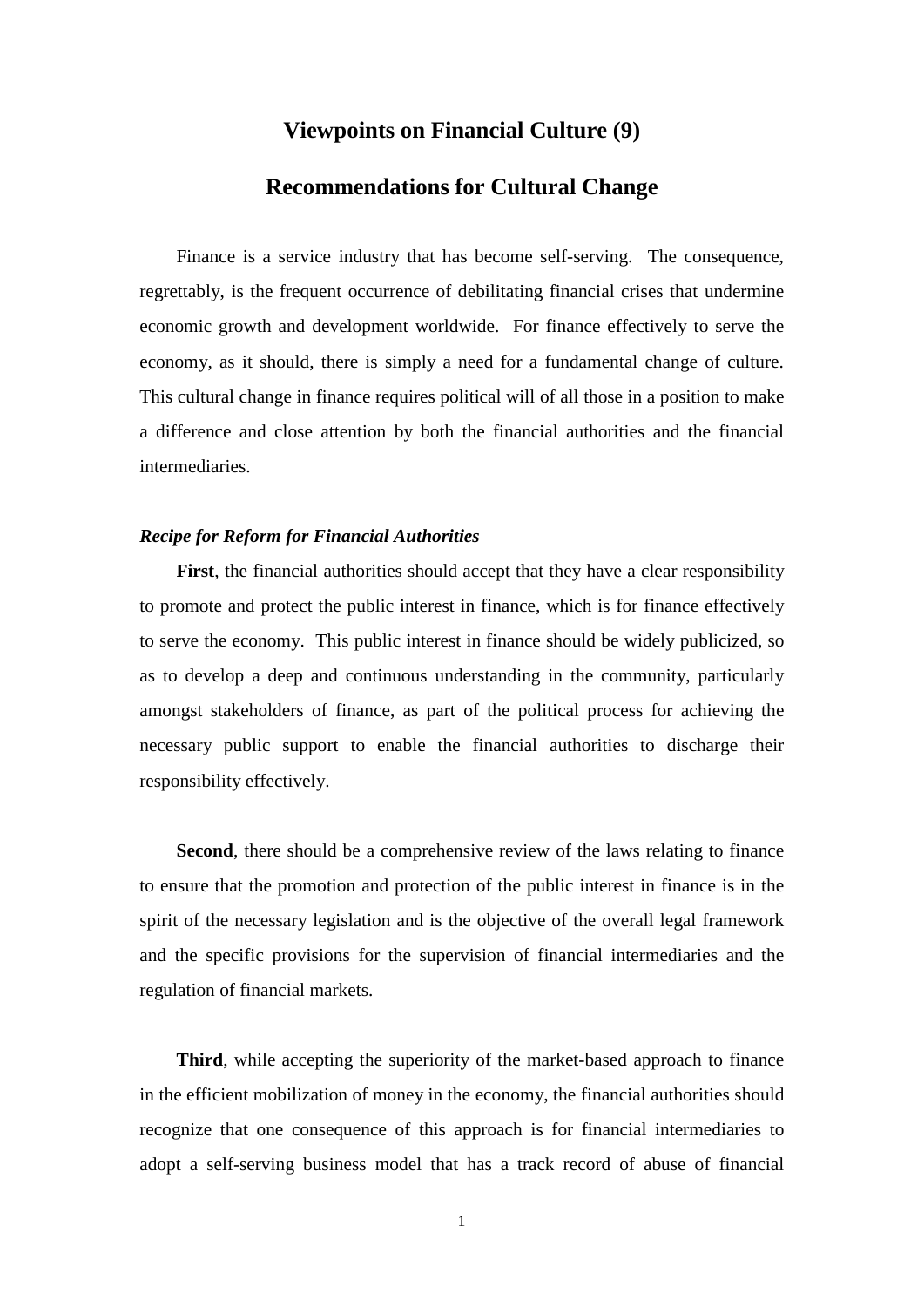market freedom and severe financial market failure. The financial authorities should be more proactive in taking preventive and corrective action to harness financial market potency.

**Fourth**, specifically in financial regulation, the financial authorities should, apart from focusing on the prudential and conduct aspects, satisfy themselves that the financial intermediaries licensed and regulated by them do not adopt self-serving business models and are only engaging in activities that are necessary for discharging the role of finance in serving the economy and are consistent with the maintenance of stability, integrity, diversity, and efficiency of finance.

**Fifth**, the financial authorities should recognize the possibility of the financial intermediaries promoting revenue-generating innovation and complexity in finance, requiring expansive and expensive monitoring, surveillance and compliance arrangements to contain and manage the relating risks, thus increasing the overall costs of financial intermediation rather than lowering it, which is not in the public interest, and be prepared to stem those questionable initiatives.

**Sixth**, the financial authorities should recognize the real possibility of the financial intermediaries exploiting their special position of being able to control where money comes from and goes to in the economy, and to extract economic rent that is disproportionately high, having regard to the skills needed for the provision of the relevant financial services. The financial authorities should thus regulate compensation practices of the financial intermediaries they license and supervise to ensure that those practices are established principally on the basis of how well the financial intermediaries are serving users of financial services and therefore the economy.

**Seventh**, the financial authorities should recognize the possibility that the efficiency of the financial infrastructure may bear an inverse relationship with the profitability of the financial intermediaries. In the design, construction, and operation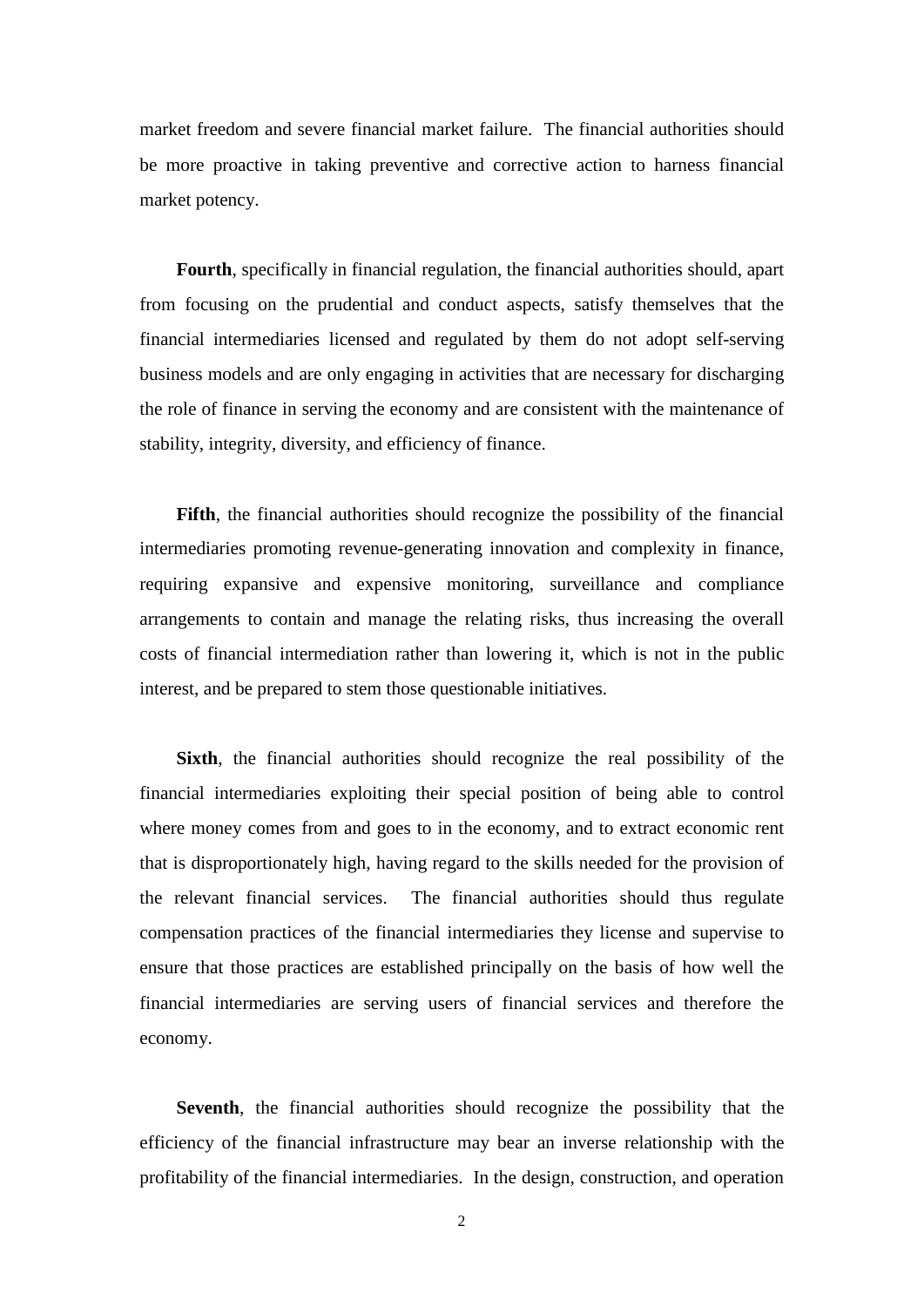of the financial infrastructure (for example, the payment, clearing, settlement, and custody systems), the authorities should therefore ensure that, whenever a private sector approach is adopted, the public interest in finance is not in any way compromised. The financial infrastructure is a public good that should legitimately be provided for and operated by the authorities in the public interest.

## *Recipe for Reform for Financial Intermediaries*

**First**, the financial intermediaries or providers of financial services should humbly recognize that the purpose of their existence is to serve well the economy through the effective mobilization of money from those who have it to those in need of it, matching respectively different risk appetites with different risk profiles by transforming, transferring, and transacting those risks or risk assets. This culture to serve well users of financial services and therefore the economy should be enthusiastically promoted and firmly embedded in all business activities of the financial intermediaries as the only fair and sustainable model of finance. Selfserving business models should simply not be adopted.

**Second**, in whatever capacity the financial intermediaries are engaged in the transformation, transfer, and transaction of risks, for example, in the origination or distribution of risk assets, they should not, as a rule, get involved in any risk assets that they would not otherwise prudently hold on their books, in terms of the quantity and quality of, and the duration with which they hold, those risk assets.

**Third**, specifically in the transaction of risks, financial intermediaries should recognize that the important functions of financial markets are the provision of liquidity and the discovery of prices that clear underlying supply and demand, and that as market participants with privileged access to those markets, they have to ensure that their activities are consistent with the efficient discharge of those important functions. With a market infrastructure correspondingly designed, the norm for financial intermediaries should be only to act as agents of clients, execute client positions on a best effort basis, and charge fees or commissions appropriately and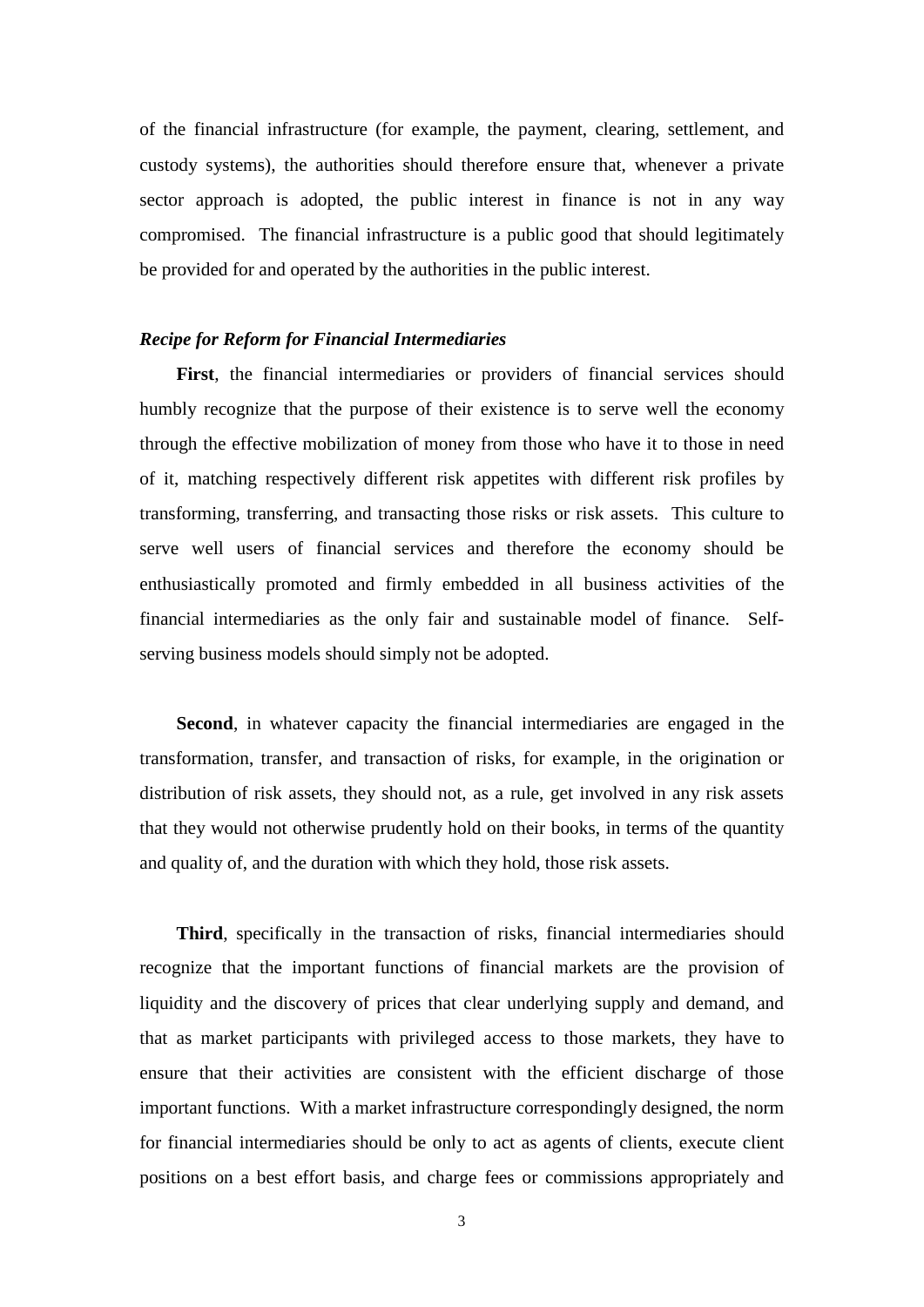transparently for the services provided. Acting as principals and taking long or short market positions, for whatever duration, have the effect of distorting timely and accurate price discovery. The claim that position-taking by financial intermediaries is an essential part of market making that enhances market liquidity is questionable, particularly when modern information technology can already support a market infrastructure that provides direct market access to users of financial services.

**Fourth**, in any case, financial intermediaries with privileged access to certain financial markets have information, timing, and strategic advantages over users of financial services and other market participants who have to work through them. Proprietary trading in any form in these markets by financial intermediaries should simply be prohibited. Hedging of underlying risks on the books of the financial intermediaries, which can clearly be distinguished from proprietary trading, should of course be allowed, but hedging and risk mitigating should not be used as excuses for proprietary trading. Generally speaking, the privileged positions enjoyed by financial intermediaries and protected by licences are to facilitate the effective mobilization of money in the economy. These positions should simply not be abused by financial intermediaries in any manner for the purpose of extracting proprietary gains.

**Fifth**, effective financial services provided by financial intermediaries should of course be justly compensated, but there should be a high degree of transparency in how fees and charges are determined and for these to be subject to monitoring and regulation by the relevant authorities, particularly when users of financial services are not in a position to protect themselves against extortion by those in a position to control their money.

**Sixth**, the financial intermediaries should recognize that the increasing application of modern information technology to finance ("Fintech") will inevitably involve a significant degree of financial disintermediation. Fintech will revolutionize the manner in which the different risk appetites of those with money and the different risk profiles of those in need of money are matched and the manner in which risks are